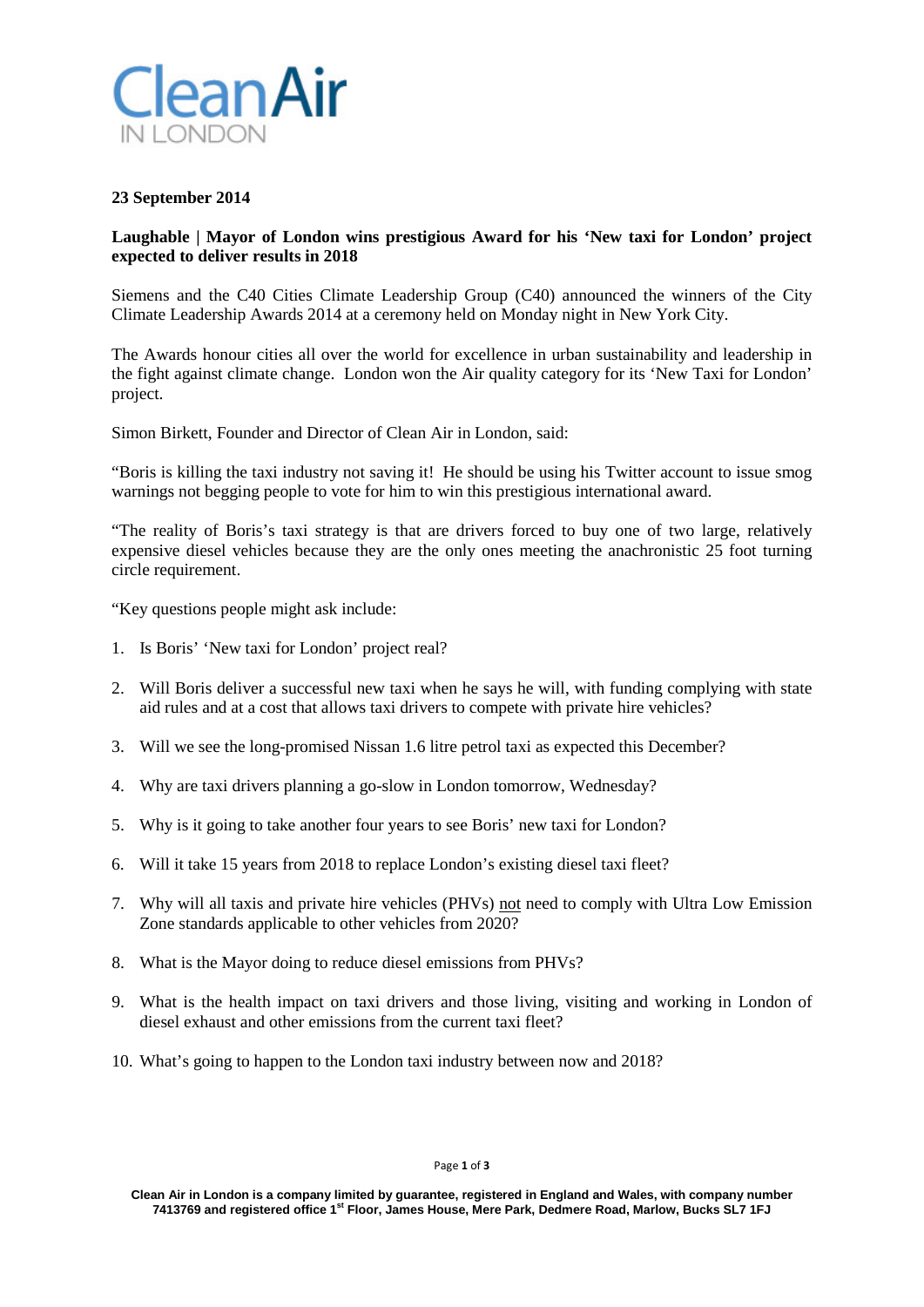

"Boris is right about one thing. There is an urgent need for action to save, support and transform the London taxi industry.

"At the stroke of a pen he should remove the turning circle requirement and allow drivers to buy mass market petrol and other low emission vehicles at a fraction of the current cost of a taxi.

"Please Boris sort out today's tough problems instead of applying to win Awards for 'work-inprogress' projects that are uncertain and many years away at best."

ENDS

**Notes**

1. City Climate Leadership Awards

<http://cityclimateleadershipawards.com/about-ccla-2014/#awardscategories>

2. Media release by Siemens and C40 Cities Climate Leadership Group

[http://c40-production](http://c40-production-images.s3.amazonaws.com/press_releases/images/63_City_Climate_Leadership_Awards_Press_Release_FINAL.original.pdf?1411406914)images.s3.amazonaws.com/press\_releases/images/63\_City\_Climate\_Leadership\_Awards\_Press [Release\\_FINAL.original.pdf?1411406914](http://c40-production-images.s3.amazonaws.com/press_releases/images/63_City_Climate_Leadership_Awards_Press_Release_FINAL.original.pdf?1411406914)

3. London's application for the award

<http://cityclimateleadershipawards.com/2014-project-london-taxi/>

4. Recent Clean Air in London letter to the London Assembly's Transport Committee (LATC)

<http://cleanairinlondon.org/sources/mayor-is-destroying-the-taxi-industry-in-london/>

CAL asked the LATC to press the Mayor and Transport for London to fix the mess they have single-handedly created by focussing on:

- i. Service to customers set minimum standards and enforce them
- ii. Cost to customers ensure cost differences between industry players are due to pure competition or defended regulatory markets
- iii. Environmental impacts taxi drivers must be able to choose to buy low emission vehicles
- iv. Financial viability of participants taxi drivers must be able to choose to buy cheaper vehicles
- v. Managing industry change make changes quickly, review annually and modify

A combination of funding or financing and regulation to ensure the replacement of the entire diesel taxi and PHV fleet within three years or sooner is essential to protect public health and ensure market sustainability. CAL understands that state aid rules would limit such funding

**Clean Air in London is a company limited by guarantee, registered in England and Wales, with company number 7413769 and registered office 1st Floor, James House, Mere Park, Dedmere Road, Marlow, Bucks SL7 1FJ**